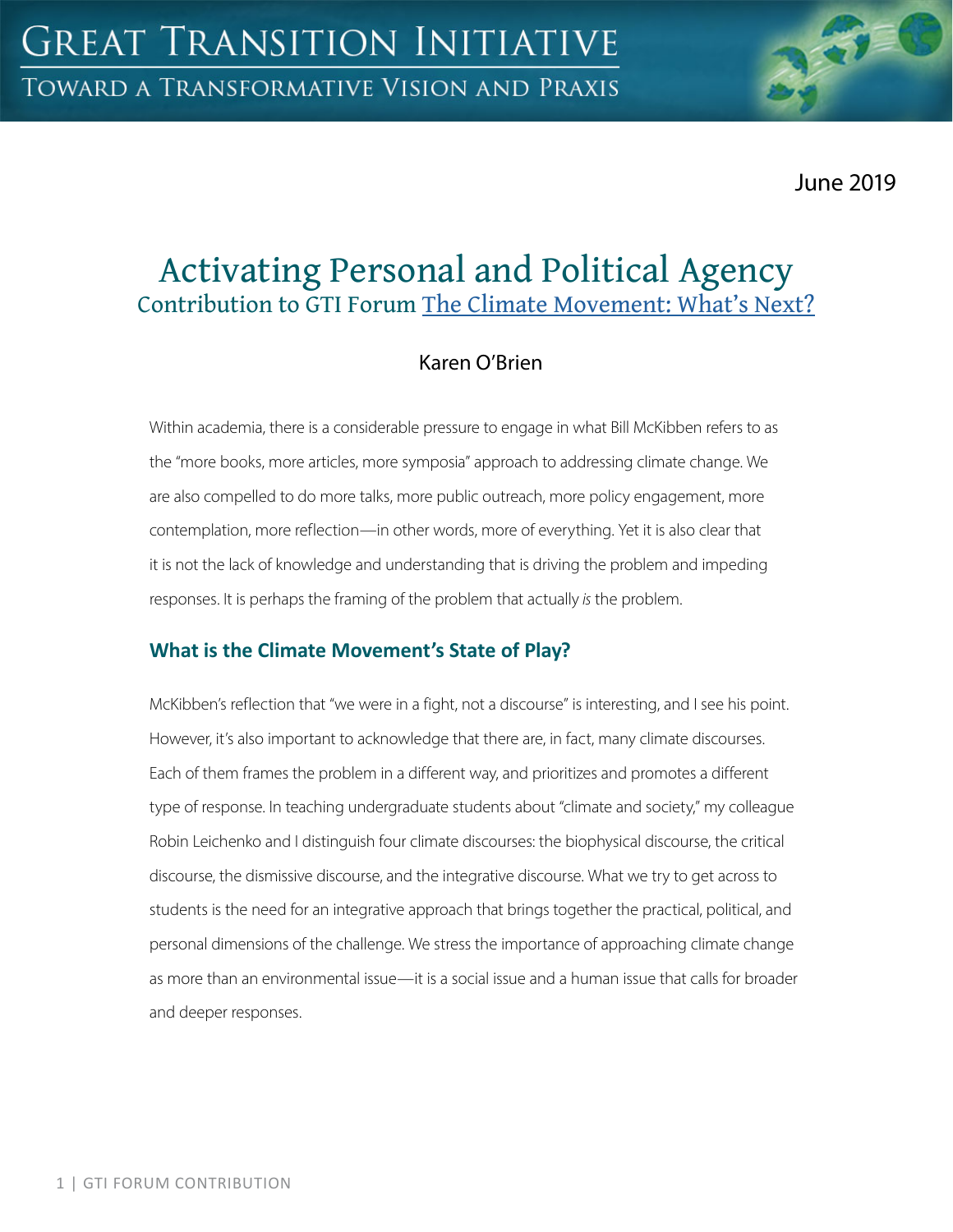### **"System Change, Not Climate Change"?**

There are many calls for systems change, but few people actually reflect on what a system is, who defines systems, what the boundaries are, and so on. If we take a generic Google definition of a system as "a set of things working together as parts of a mechanism or an interconnecting network; a complex whole," it becomes clear that systems are relationships, and climate change is essentially a relationship problem. It is about how we relate to ourselves, each other, other species, the environment, and the future. Relationships are often expressed through power, politics, interests, etc. However, at the end of the day, if we buy into the mechanistic metaphor and see systems as a collection of separate parts, we will perpetuate the perspective that we are separate from each other and "the system," and we will "fight it" rather than relate to it differently.

The Enlightenment paradigm is killing us, and science itself may have to transform to meet the climate challenge—this includes the social sciences. Personally, I have been fascinated with the development of a quantum social science that brings subjectivity, agency, consciousness, and intention into our understanding of structural and systemic change. Classical science tells us that the future is a choice, but also that we have no free will. My current project on "quantum social change" has led me to explore the implications of different interpretations of quantum physics for climate change responses, both metaphorically and meaningfully. To approach the relationships between individual change, collective change, and systems change through a different paradigm can have a profound influence on the narratives and stories that we tell ourselves.

#### **Do We Need a Meta-Movement?**

One could argue that a meta-movement is already taking place and gaining momentum, but that it is not yet obvious. Perhaps this is because it doesn't fit into our normal understanding of "social movements." Young people's dissent against the climate status quo can have several expressions: dutiful (working within the system), disruptive (working against the system), and dangerous (creating an alternative system). Many people are engaging with all three types of dissent, sometimes simultaneously, sometimes consecutively.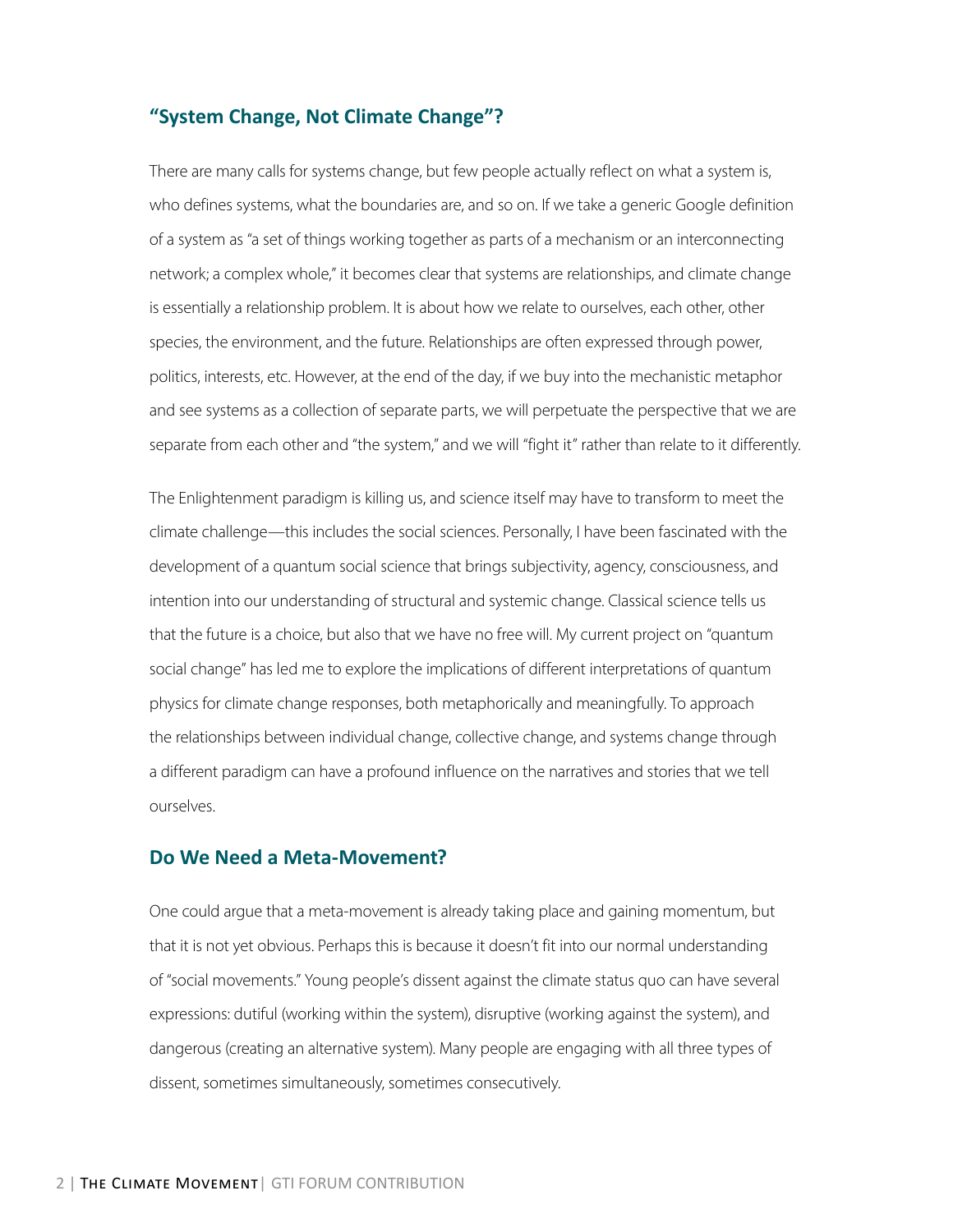Most successful social movements involve all three types of dissent. The number of people taking to the streets may therefore not be the best indicator of the success of a meta-movement, as it does not capture the quality of the engagement. The capacity to challenge "the given" and launch alternatives from values that are universal, such as equity, dignity, integrity, and compassion, will be critical to the success of any meta-movement. As more and more people recognize that we are both individuals and collectives, entangled through language, stories, and meaning-making, and that how we think, relate, speak, and act really matters, we may see transformations happening faster than anyone ever expected.

A social movement informed by the Enlightenment paradigm is likely to limit our collective capacity for social change. Indeed, allowing people to be the subjects of their own lives (as Paolo Freire emphasized), rather than reducing them to objects to be changed, can unleash powerful energy for social change. There is no lack of knowledge about the solutions to climate change, but they are unlikely to be realized at scale without activating both personal and political agency.